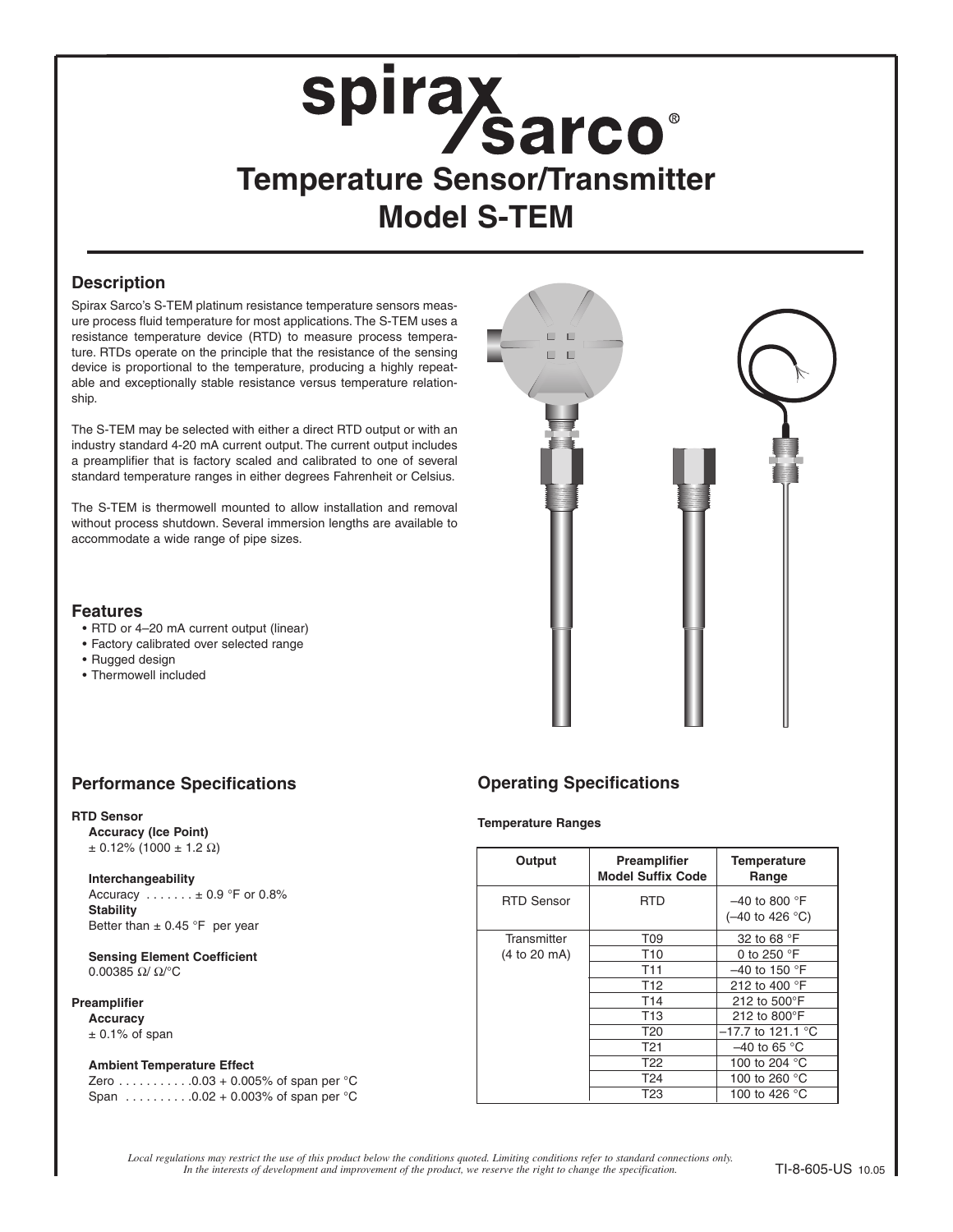## **Temperature Sensor/Transmitter Model S-TEM**

### **Operating Specifications continued**

### **Temperature Ranges**

**Ambient Temperature Limit** –30 to 160 °F

**Storage Temperature Limit** –60 to 185 °F

**Ambient Humidity Limit** 0 to 100% relative humidity

**Thermowell Pressure Limit** 3500 psig at 1140 °F

**RTD Sensor Output** 3-wire RTD

**Current** 1 mA recommended, 2 mA maximum

**Insulation Resistance** 100 mΩ minimum at 300 VDC at 75 °F

### **Physical Specifications**

**Materials**

**Sensing Element** 1000  $Ω$  thin film platinum

**RTD Sheath** 316 stainless steel

### **Dimensions (in inches)**





### **Dimensions Table**

| <b>Thermowell</b><br><b>Length Model</b> | R<br>w/o Preamp | w/ preamp | C   |  |
|------------------------------------------|-----------------|-----------|-----|--|
| <b>Suffix Code</b>                       | in.             | in.       | in. |  |
| ጋ"                                       | 10.5            | 15        | っ   |  |
| 3"                                       | 11.5            | 16        | З   |  |
| A"                                       | 12.5            | 17        |     |  |
| ና"                                       | 14.5            | 19        |     |  |

**Junction Box** Aluminum

**Thermowell** 316 stainless steel

**Process Connection (Thermowell)** 1/2" NP

**Optional Preamplifier Output** 4 to 20 mA, 2-wire

> **Power Supply** 24 VDC nominal, operable from 12 to 40 VDC

**Load Resistance** 600 at 24 VDC; depends upon power supply voltage



**Power Supply Voltage (VDC)** 

**Electrical Connection** Junction box with terminal block for external wiring. 3/4" NPT female connection for conduit.

**Weight (with 6" Thermowell)** 3 lb





| <b>Thermowell</b><br><b>Length Model</b><br><b>Suffix Code</b> | w/o Preamp<br>in. | w/ preamp<br>in. | С<br>in. |
|----------------------------------------------------------------|-------------------|------------------|----------|
| ጸ"                                                             | 16.5              | 21               | 8        |
| 10"                                                            | 18.5              | 23               | 10       |
| 12"                                                            | 20.5              | 25               | 12       |

TI-8-605-US 10.05

**Spirax Sarco, Inc., 1150 Northpoint Blvd., Blythewood, SC 29016 Telephone: (303) 682-7060 FAX (303) 682-7069**